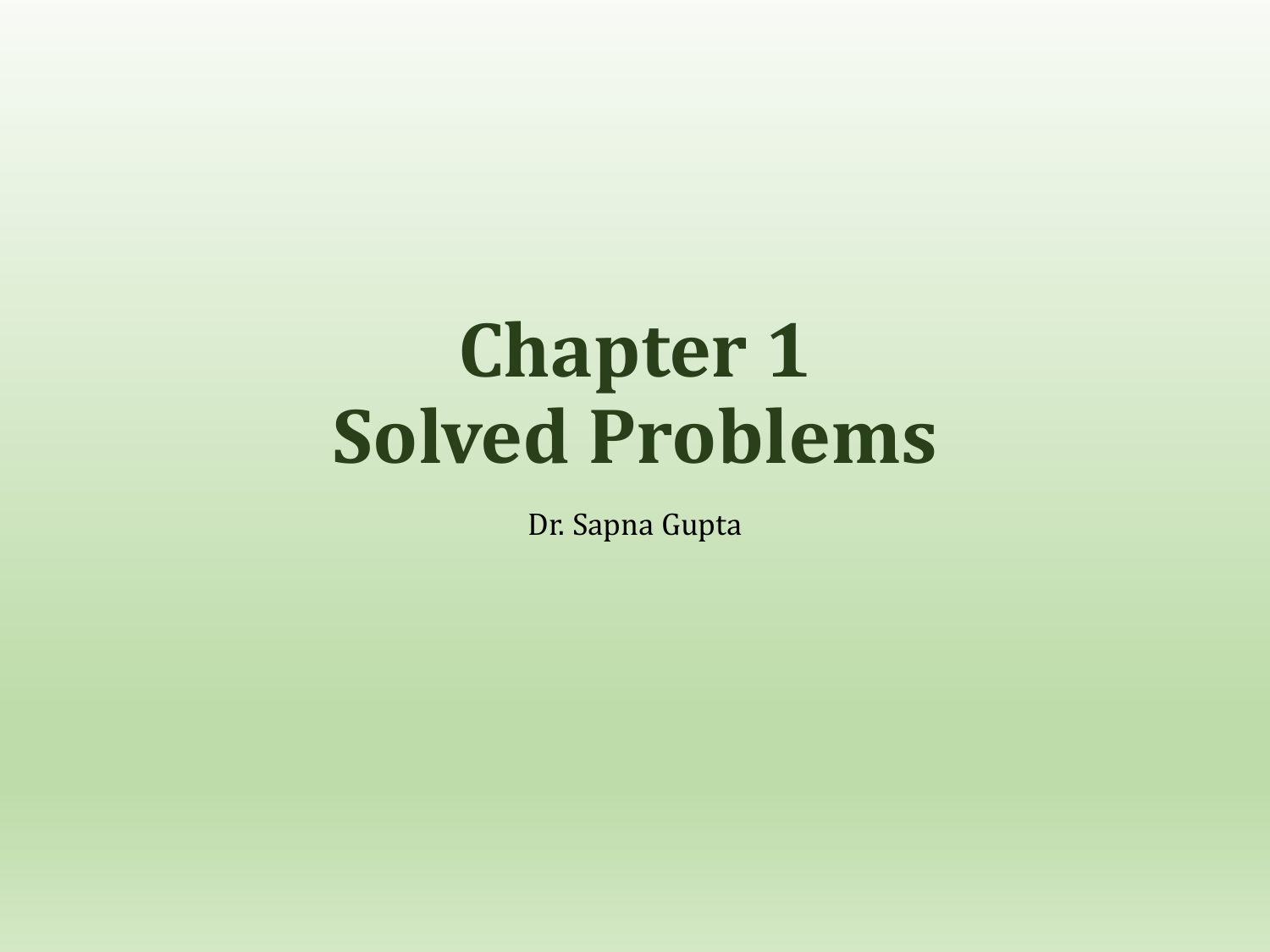## **Significant Figures**

How many significant figures are in each of the following measurements?

- a. 310.0 kg
- b. 0.224800 m
- c. 0.05930 kg
- d.  $4.380 \times 10^{-8}$  m
- e. 3.100 s
- f. 91,000
- a. 4 significant figures b. 6 significant figures c. 4 significant figures
- d. 4 significant figures
- e. 4 significant figures
- f. 2 significant figures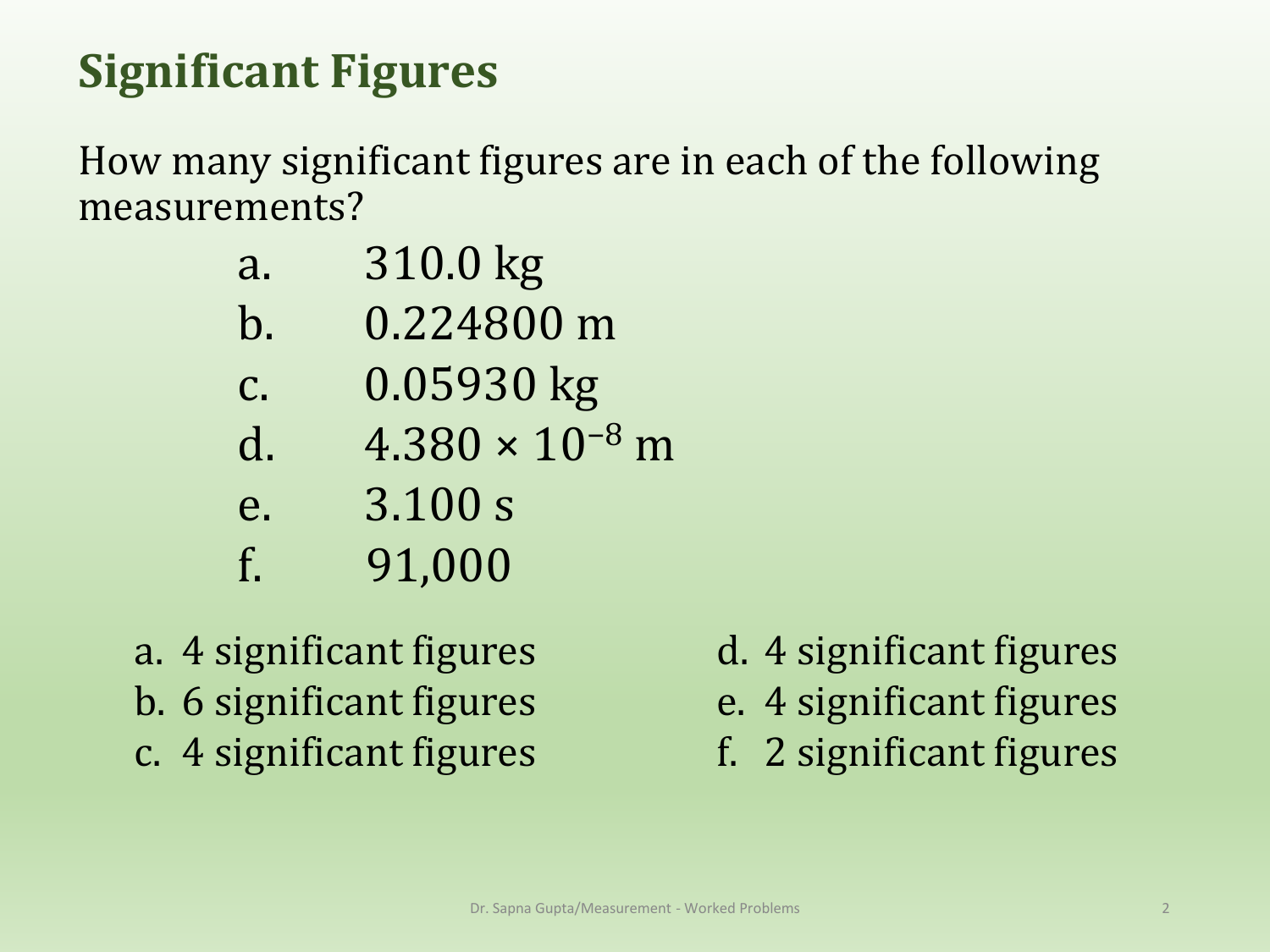## **Significant Figures**

Addition and subtraction: Answer cannot have more digits to the right of the decimal than any of original numbers: e.g.

102.50 two digits after decimal point + 0.231 three digits after decimal point 102.731 round to 102.73

Multiplication and division: Final answer contains the smallest number of significant figures: e.g.

1.4 x 8.011 = 11.2154 round to 11 (Limited by  $1.4$  to two significant figures in answer)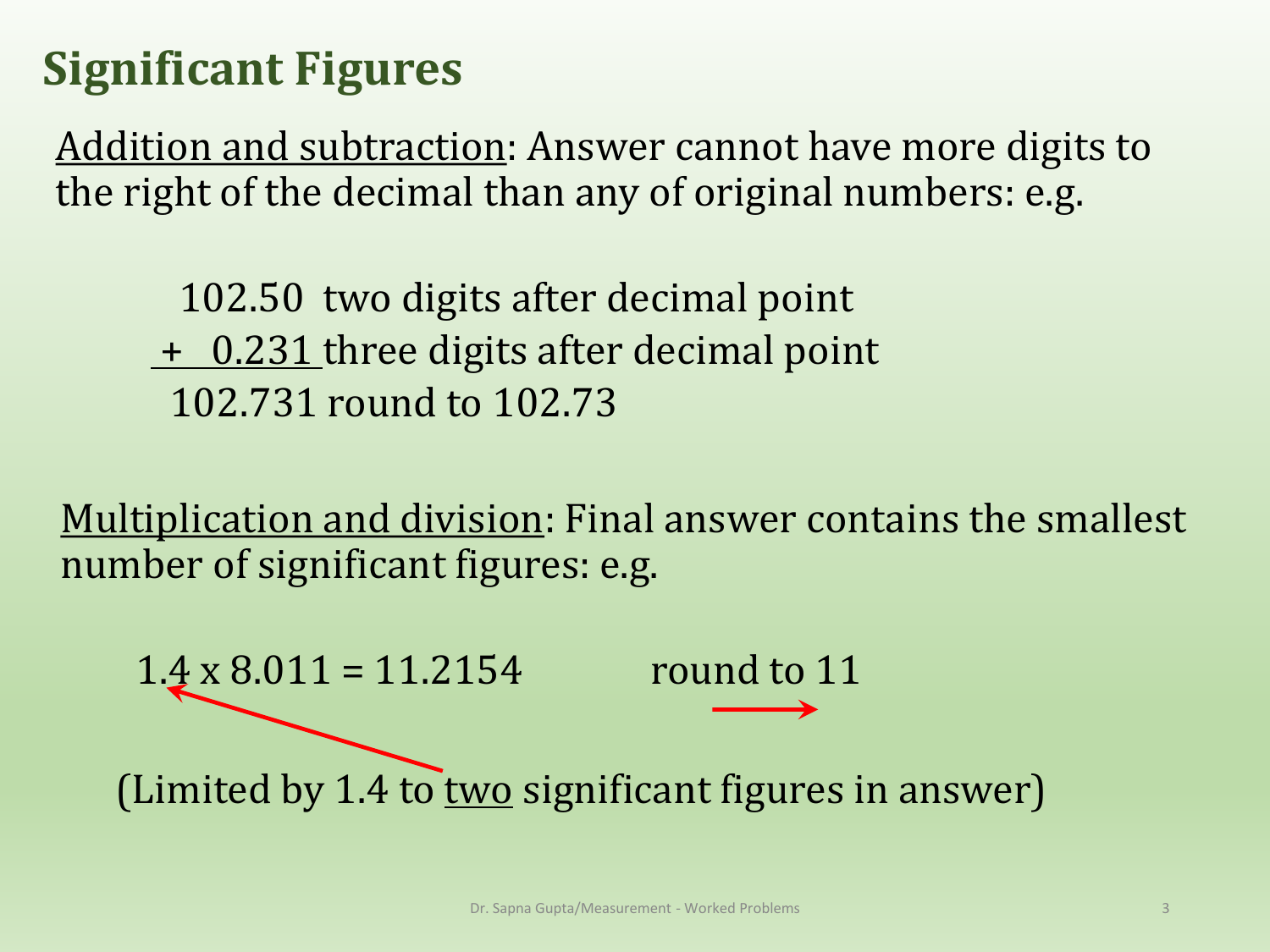## **Significant Figures**

Perform the calculations to the correct number of significant figures. **(a)** 6.78 × 5.903 × (5.489 – 5.01) **(b)** 19.667 –  $(5.4 \times 0.916)$ 

Do the step in parentheses first. Use the subtraction rule to mark 0.479 to two decimal places since 5.01, the number in the parentheses with the least number of decimal places, has two.

Then perform the multiplication and round the answer to two significant figures since the number with the least number of significant figures has two.

Do the step in parentheses first. The number with the least number of (b) significant figures within the parentheses (5.4) has two, so mark the answer to two significant figures.

Then perform the subtraction and round the answer to one decimal place since the number with the least number of decimal places has one.

#### **Solution**

(a)  $6.78 \times 5.903 \times (5.489 - 5.01)$  $=6.78 \times 5.903 \times (0.479)$  $=6.78 \times 5.903 \times 0.479$  $6.78 \times 5.903 \times 0.4790 = 19.1707$  $=19$ 

 $19.667 - (5.4 \times 0.916)$  $=19.667 - (4.9464)$  $=19.667 - 4.9464$  $19.667 - 4.9464 = 14.7206$  $=14.7$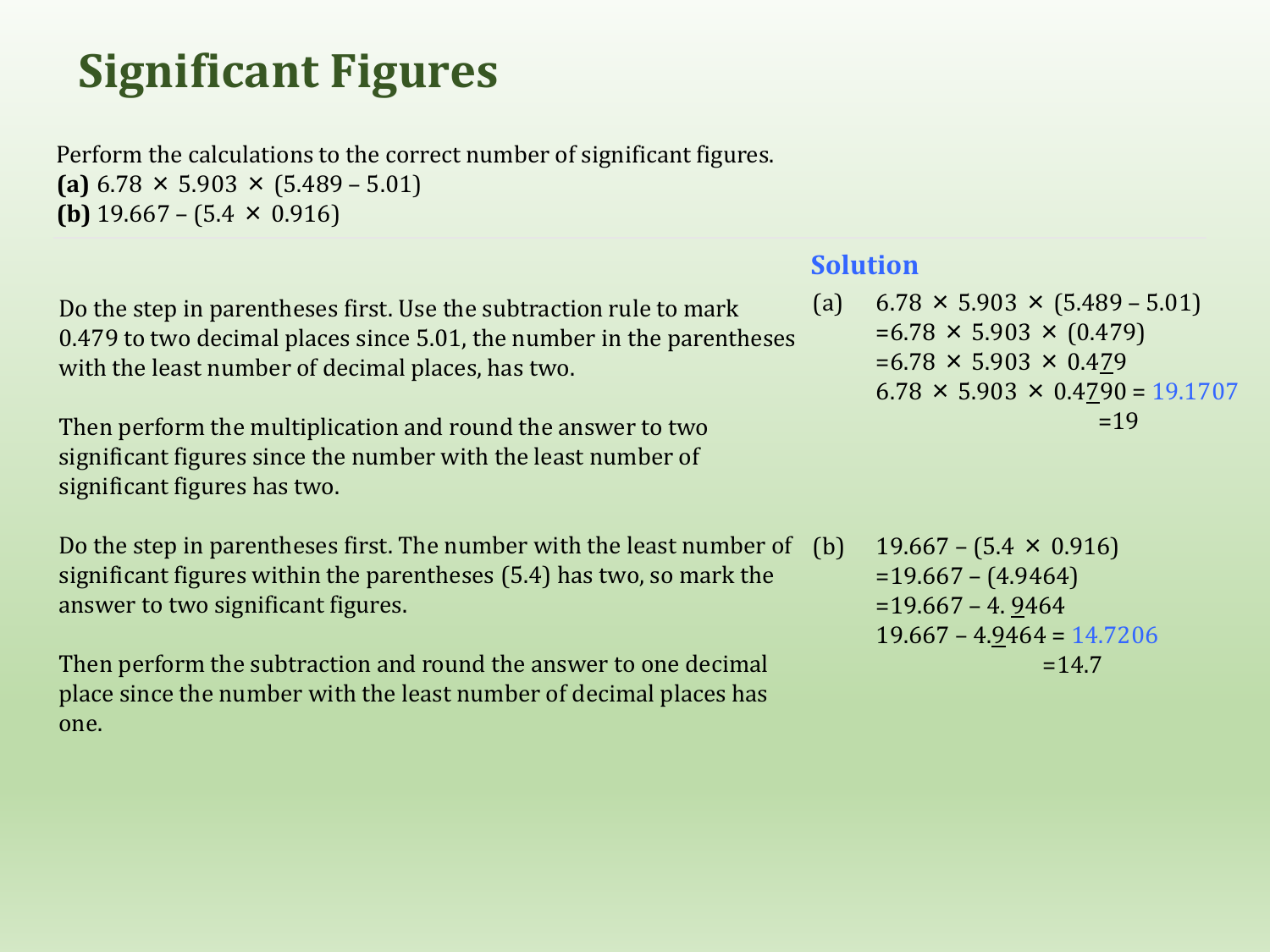## **Accuracy and Precision**

### Describe accuracy and precision for each set

| Student A | <b>Student B</b> | Student C |
|-----------|------------------|-----------|
| 0.335 g   | $0.357$ g        | $0.369$ g |
| $0.331$ g | $0.375$ g        | $0.373$ g |
| $0.333$ g | 0.338 g          | $0.371$ g |
| Average:  |                  |           |
| $0.333$ g | $0.357$ g        | $0.371$ g |
|           |                  |           |

• True mass is 0.370 grams



Student A's results are precise but not accurate. Student B's results are neither precise nor accurate. Student C's results are both precise and accurate.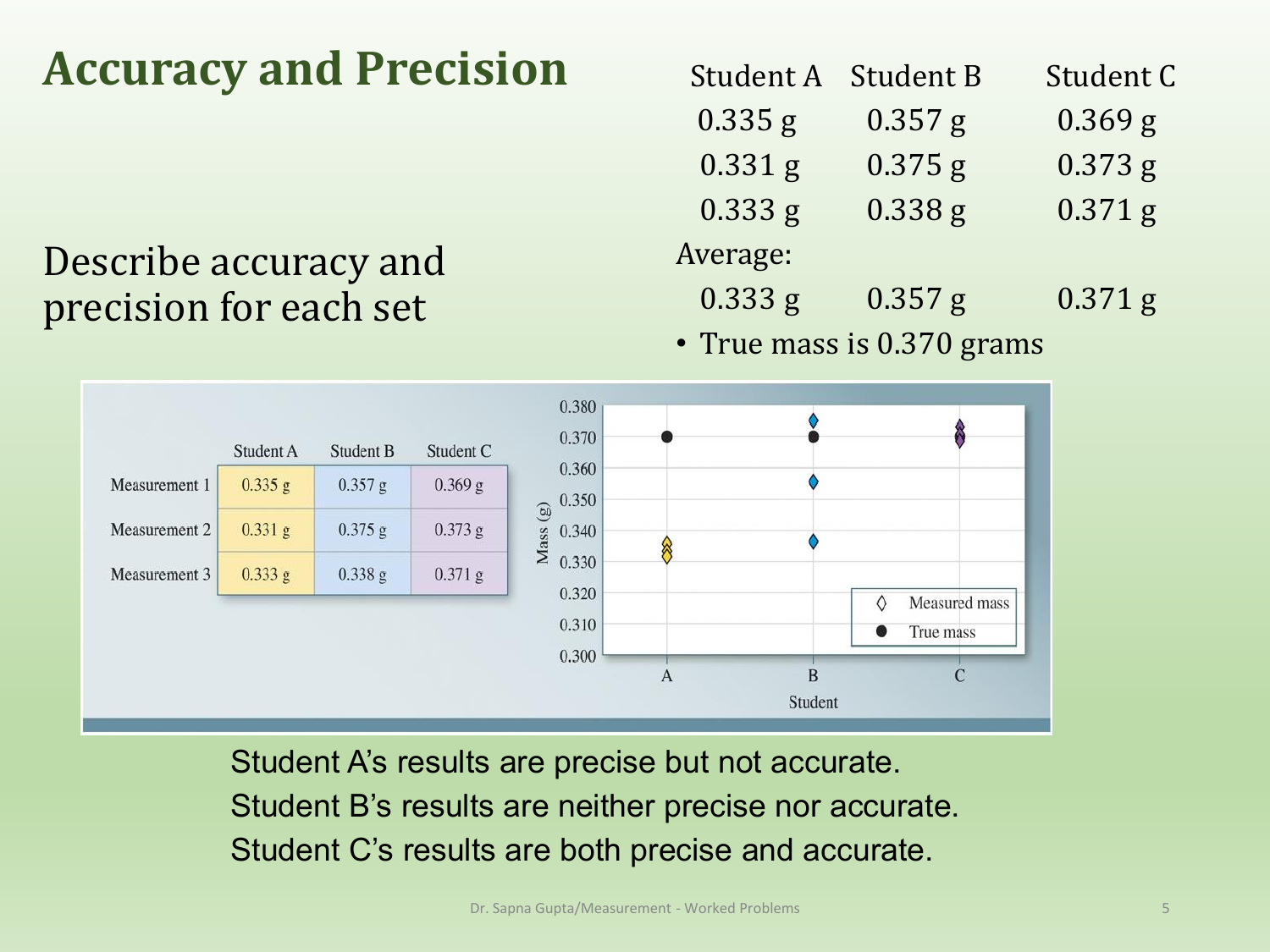A sample of sodium metal is burned in chlorine gas, producing 573 mg of sodium chloride. How many grams and kilograms is this?

| $1mg = 10^{-3}g$                     | and | $1 \text{kg} = 10^3 \text{g}$                |
|--------------------------------------|-----|----------------------------------------------|
| $573 mg \times \frac{10^{-3}g}{1mg}$ |     | $0.573 g \times \frac{1 \text{ kg}}{10^3 g}$ |
| $573 \times 10^{-3}$ g               |     | $0.573 \times 10^{-3}$ kg                    |
| 0.573g                               |     | $5.73 \times 10^{-4}$ kg                     |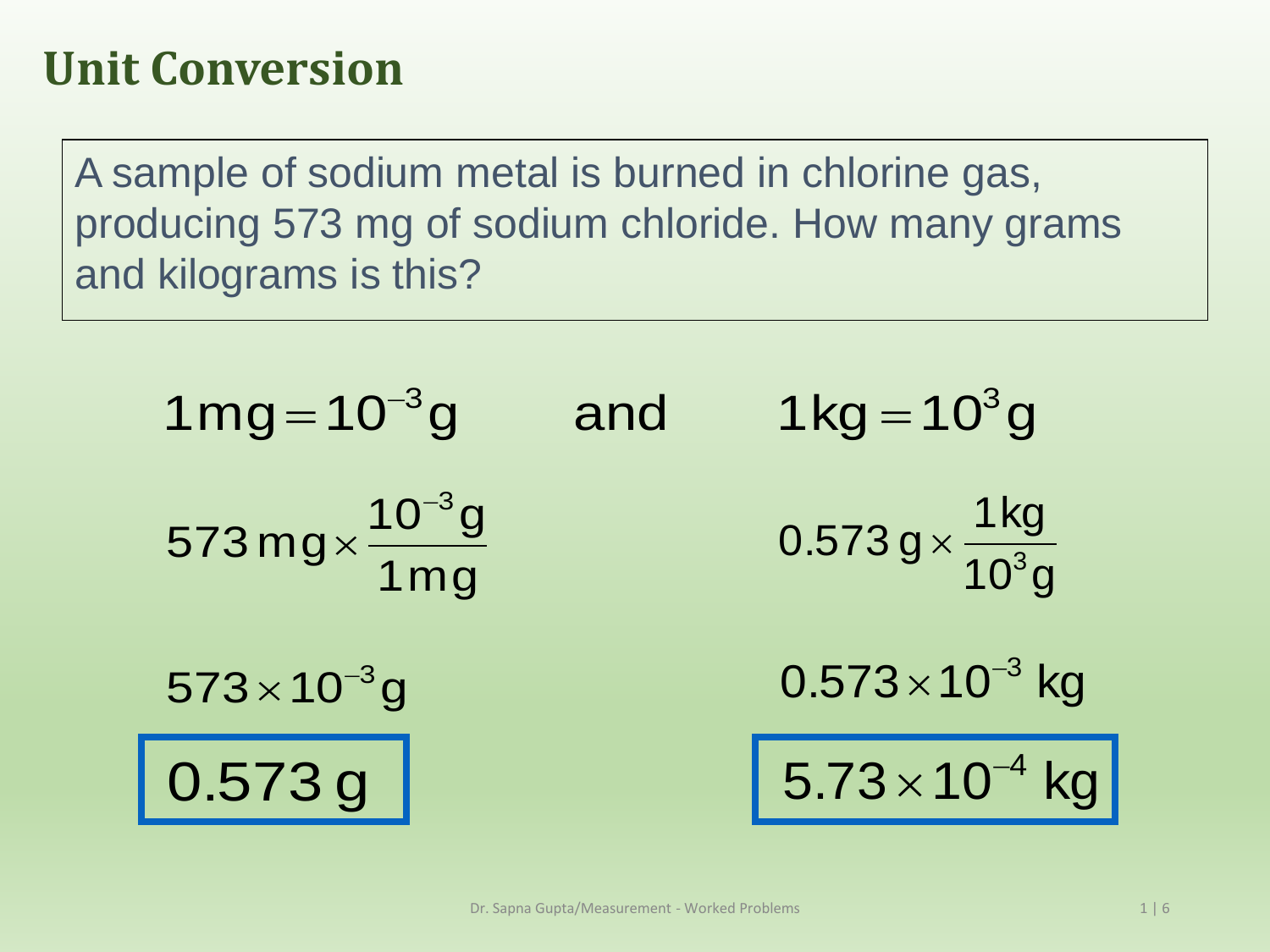An experiment calls for 54.3 mL of ethanol. What is this volume in cubic meters?

$$
1 mL = 1 cm3
$$
  
\n
$$
(1 cm)3 = (10-2 m)3
$$
  
\n
$$
1 mL = 1 cm3 = 10-6 m3
$$
  
\n
$$
54.3 mL \times \frac{10-6 m3}{1 mL}
$$
  
\n
$$
54.3 \times 10-6 m3
$$
  
\n
$$
5.43 \times 10-5 m3
$$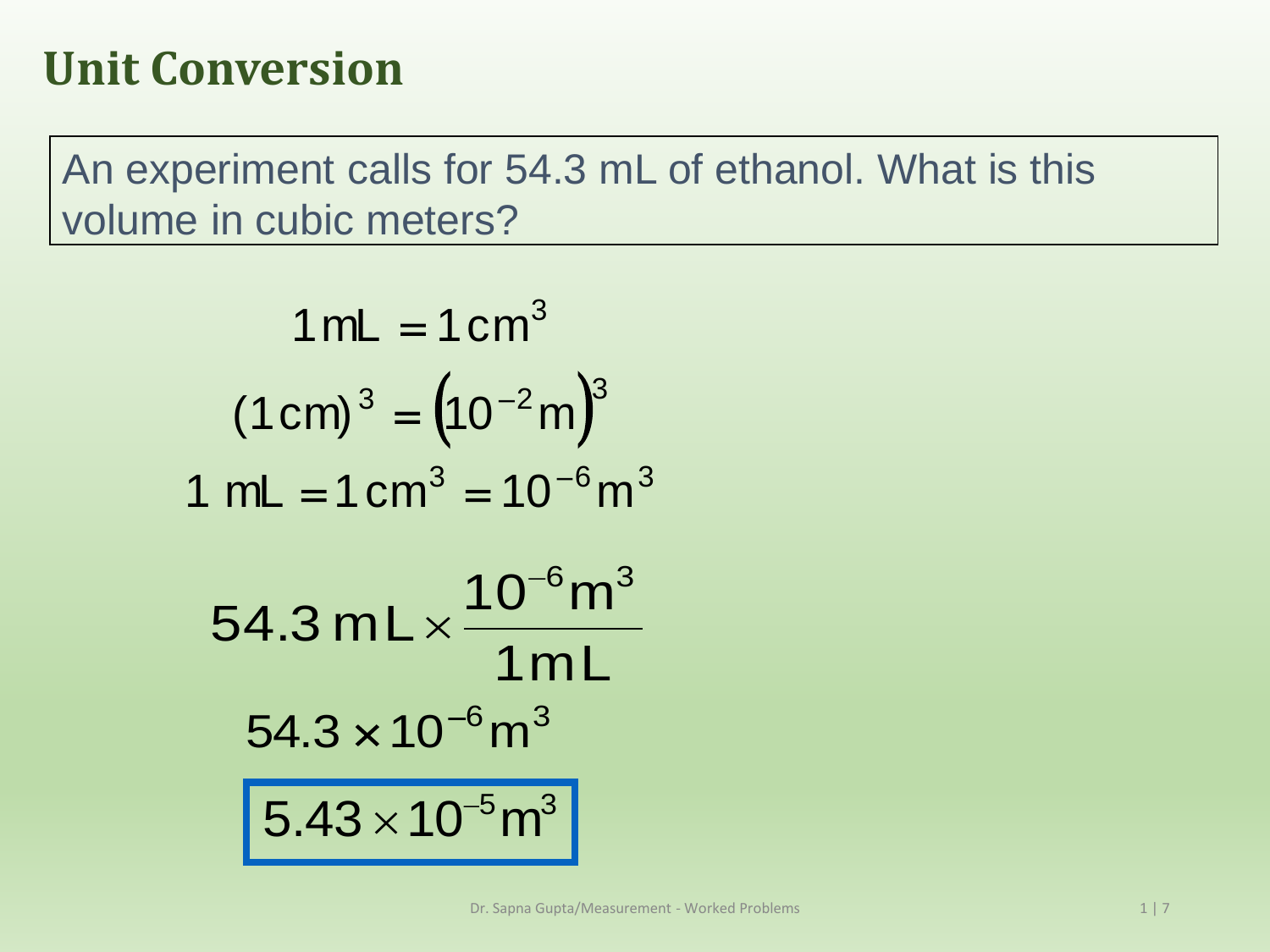The Star of Asia sapphire in the Smithsonian Institute weighs 330 carats (three significant figures). What is this weight in grams? One carat equals 200 mg (exact).

```
1 \text{ mg} = 10^{-3} \text{ g}1 carat = 200 mg (exact)
                                                      1mg
                                                     10^{-3} g
                               1carat
330. carats \times \frac{200 \text{ mg}}{10^{3} \text{ yr}} \times \frac{10^{-3} \text{ yr}}{10^{3} \text{ yr}}x \frac{200 \text{ mg}}{1 \text{ x}}6.60 \times 10^{1}g = 66.0 g
                       66000\times10^{-3}
```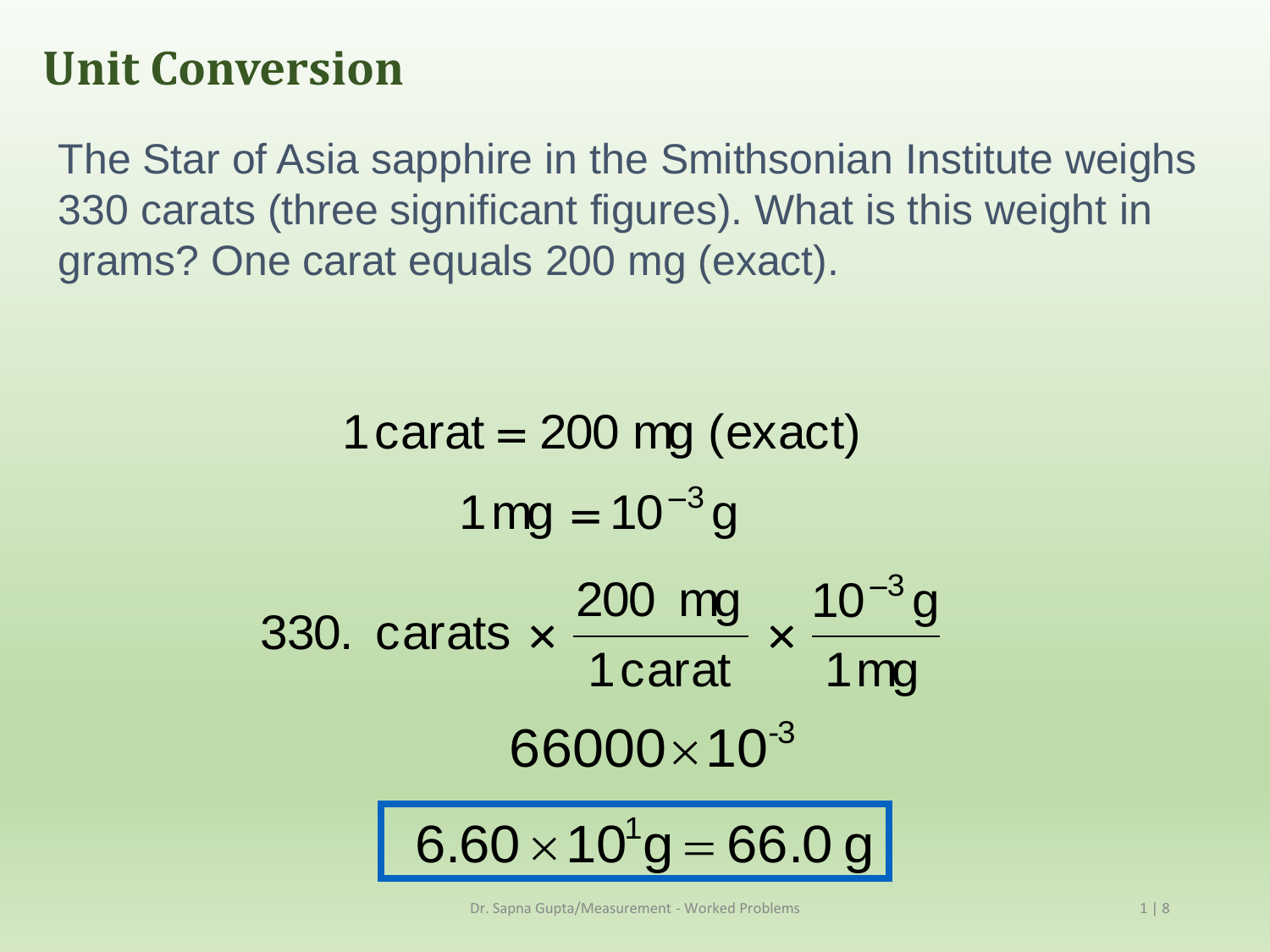| The dimensions of Noah's ark were<br>reported as 3.0 $\times$ 10 <sup>2</sup> cubits by 5.0 $\times$<br>10 <sup>1</sup> cubits. Express this size in units of<br>feet and meters. $(1 \text{ cubic} = 1.5 \text{ ft})$ |                                                                                                                                           |    | 1 cubit = $1.5$ ft<br>$3$ ft = 1 yd<br>$1 yd = 0.9144 m (exact)$         |                                                                                                              |     |  |
|------------------------------------------------------------------------------------------------------------------------------------------------------------------------------------------------------------------------|-------------------------------------------------------------------------------------------------------------------------------------------|----|--------------------------------------------------------------------------|--------------------------------------------------------------------------------------------------------------|-----|--|
|                                                                                                                                                                                                                        | $3.0 \times 10^2$ cubits $\times \frac{1.5 \text{ ft}}{1 \text{ cubic}}$                                                                  |    | $5.0 \times 10^1$ cubits $\times \frac{1.5 \text{ ft}}{1 \text{ cubic}}$ |                                                                                                              |     |  |
|                                                                                                                                                                                                                        | $4.5000000 \times 10^{2}$ ft                                                                                                              |    |                                                                          | $7.5000000\times10^{1}$ ft                                                                                   |     |  |
|                                                                                                                                                                                                                        | $\vert 4.5 \times 10^{2}$ ft                                                                                                              | by |                                                                          | $7.5 \times 10^1$ ft = 75 ft                                                                                 |     |  |
|                                                                                                                                                                                                                        | $4.5 \times 10^2$ ft $\times \frac{1 \text{ yd}}{3 \text{ ft}} \times \frac{0.9144 \text{ m}}{1 \text{ yd}}$<br>$1.37160000\times10^{2}m$ |    |                                                                          | 75 ft $\times \frac{1 \text{ yd}}{3 \text{ ft}} \times \frac{0.9144 \text{ m}}{1 \text{ yd}}$<br>22.8600000m |     |  |
|                                                                                                                                                                                                                        | $1.4 \times 10^2$ m                                                                                                                       | by |                                                                          |                                                                                                              | 23m |  |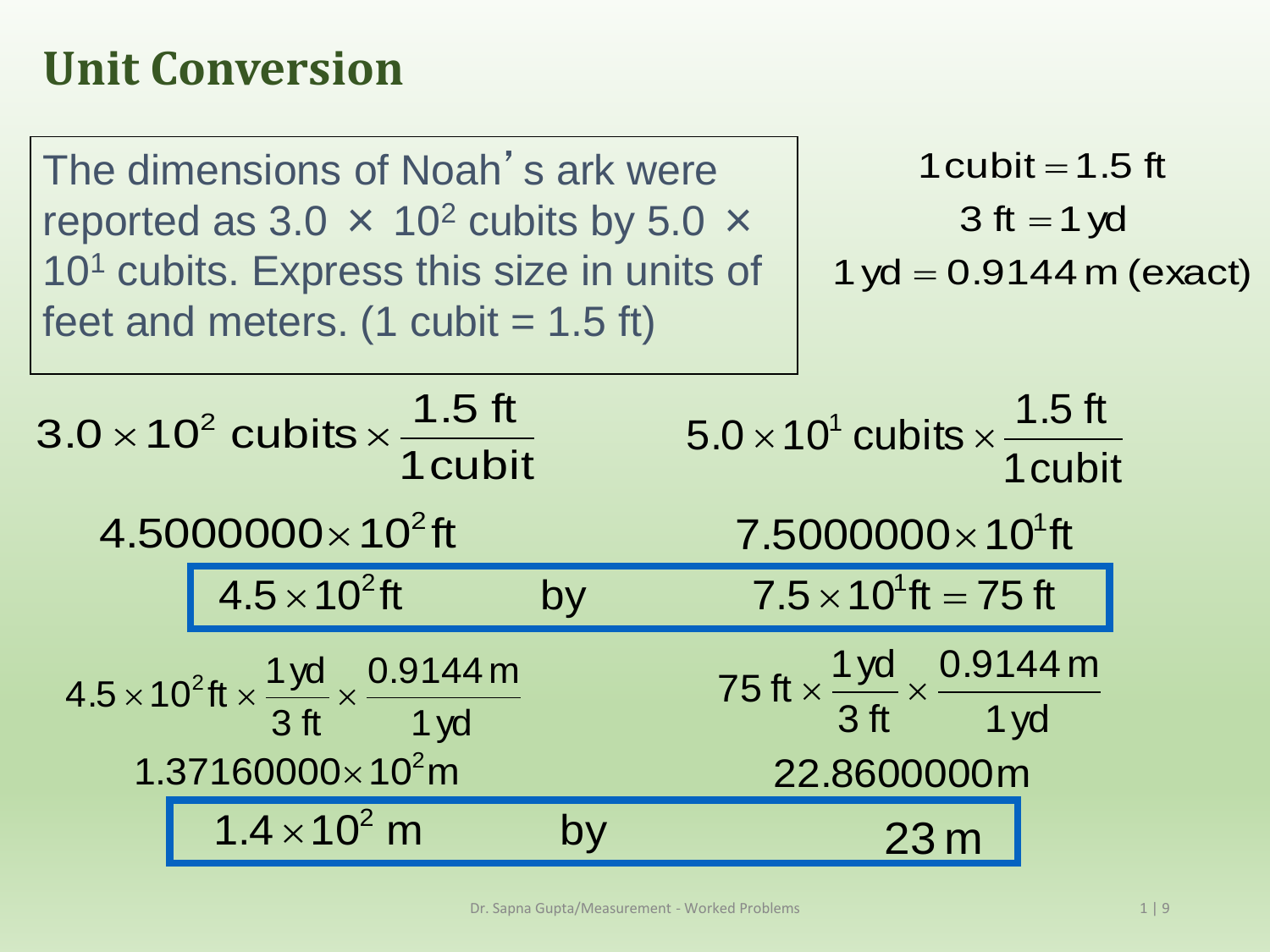## **Density**

The density of a piece of copper wire is  $8.96$  g/cm<sup>3</sup>. Calculate the volume in  $cm<sup>3</sup>$  of a piece of copper with a mass of 4.28 g.

$$
d=\frac{m}{V}
$$

$$
V = \frac{m}{d} = \frac{4.28 \text{ g}}{8.96 \frac{\text{g}}{\text{cm}^3}} = 0.478 \text{ cm}^3
$$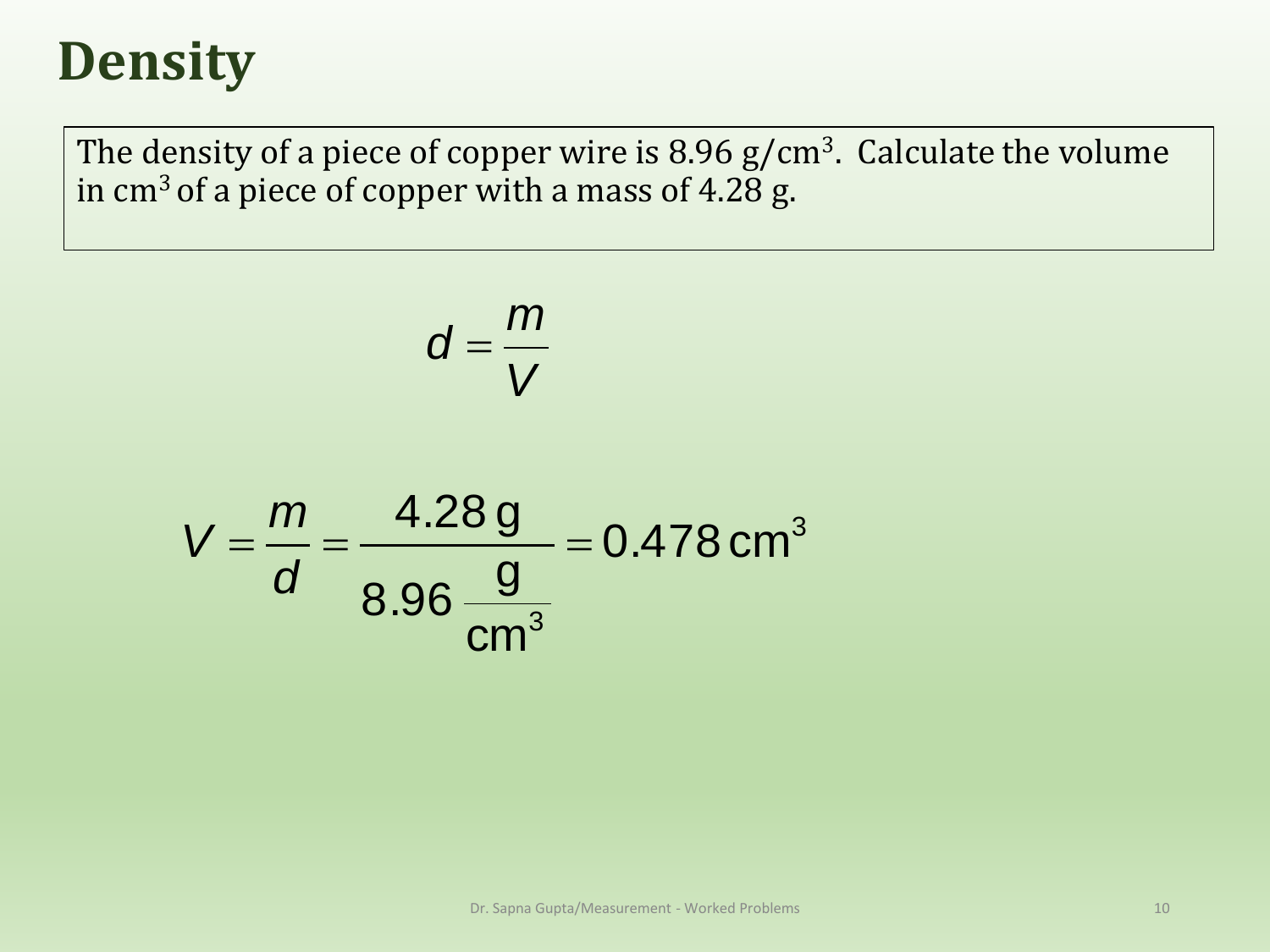## **Density and Unit Conversions**

A 23.5-kg sample of ethanol is needed for a large-scale reaction. What volume in liters of ethanol should be used? The density of ethanol is 0.789 g/cm<sup>3</sup>.

#### **SORT**

- Scan the problem for one or more numbers and their associated units. This number (or numbers) is (are) the starting point(s) of the calculation. Write them down as given.
- Scan the problem to determine what you are asked to find. Sometimes the units of this quantity are implied; other times they are specified. Write down the quantity and/or units you are asked to find.

#### **STRATEGIZE**

- For problems involving only conversions, focus on units. The solution map shows how to get from the units in the given quantity to the units in the quantity you are asked to find.
- For problems involving equations, focus on the equation. The solution map shows how the equation takes you from the given quantity (or quantities) to the quantity you are asked to find.
- Some problems may involve both unit conversions and equations, in which case the solution map employs both of the above points. Dr. Sapna Gupta/Measurement - Worked Problems

**GIVEN:** 23.5 kg ethanol

density =  $0.789$  g/cm<sup>3</sup>

**FIND:** volume in L



#### **RELATIONSHIPS USED**

 $0.789$  g/cm<sup>3</sup> (given in problem)  $1000g = 1$  kg (Table 2.2) 1000 mL = 1 L (Table 2.2)  $1 \text{ mL} = 1 \text{ cm}^3 \text{ (Table 2.3)}$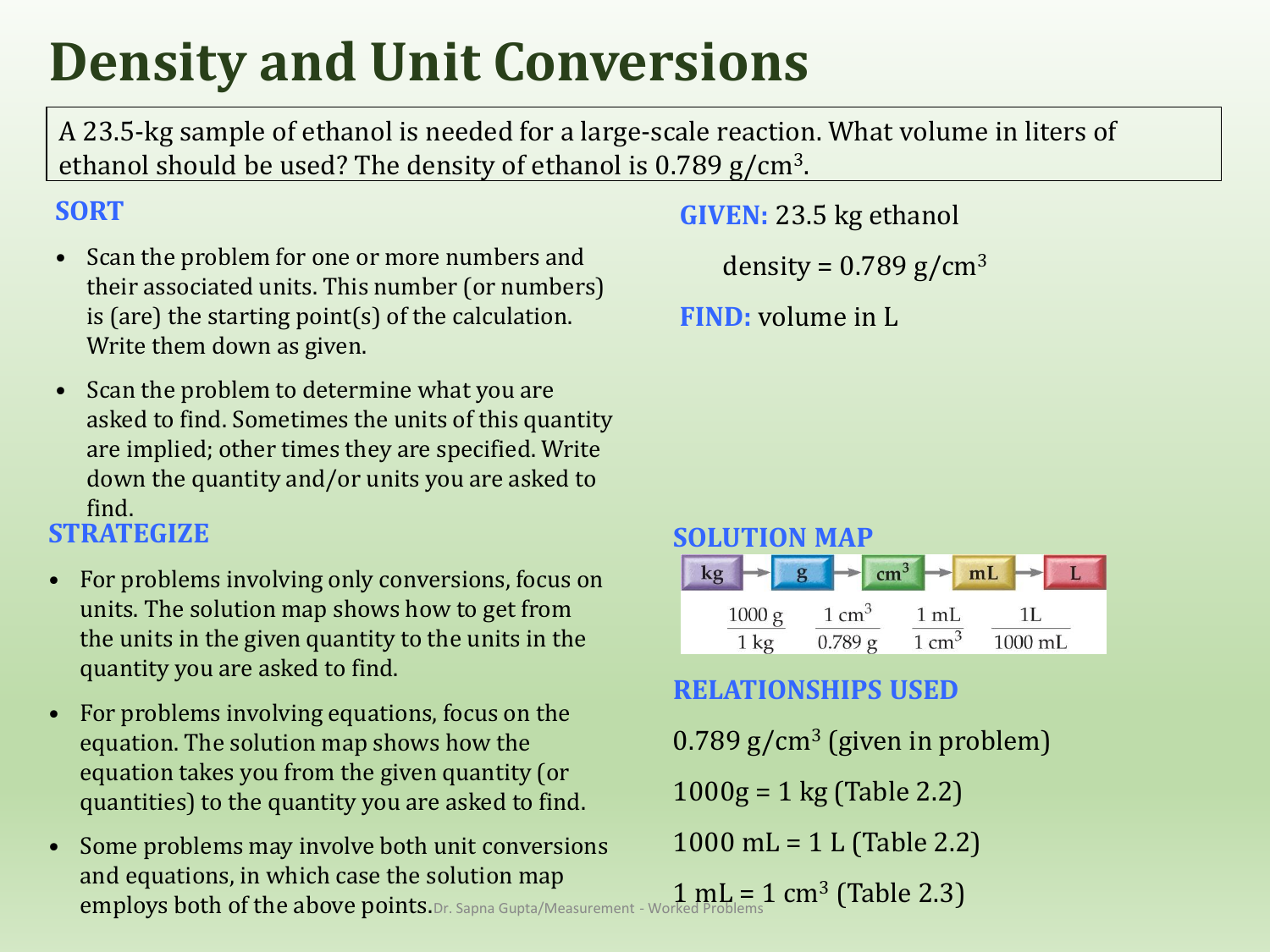#### *Continued*

#### **SOLVE**

- For problems involving only conversions, begin with the given quantity and its units. Multiply by the appropriate conversion factor(s), canceling units, to arrive at the quantity you are asked to find.
- For problems involving equations, solve the equation to arrive at the quantity you are asked to find. (Use algebra to rearrange the equation so that the quantity you are asked to find is isolated on one side.) Gather each of the quantities that must go into the equation in the correct units. (Convert to the correct units using additional solution maps if necessary.) Finally, substitute the numerical values and their units into the equation and compute the answer.
- Round the answer to the correct number of significant figures.

#### **SOLUTION**

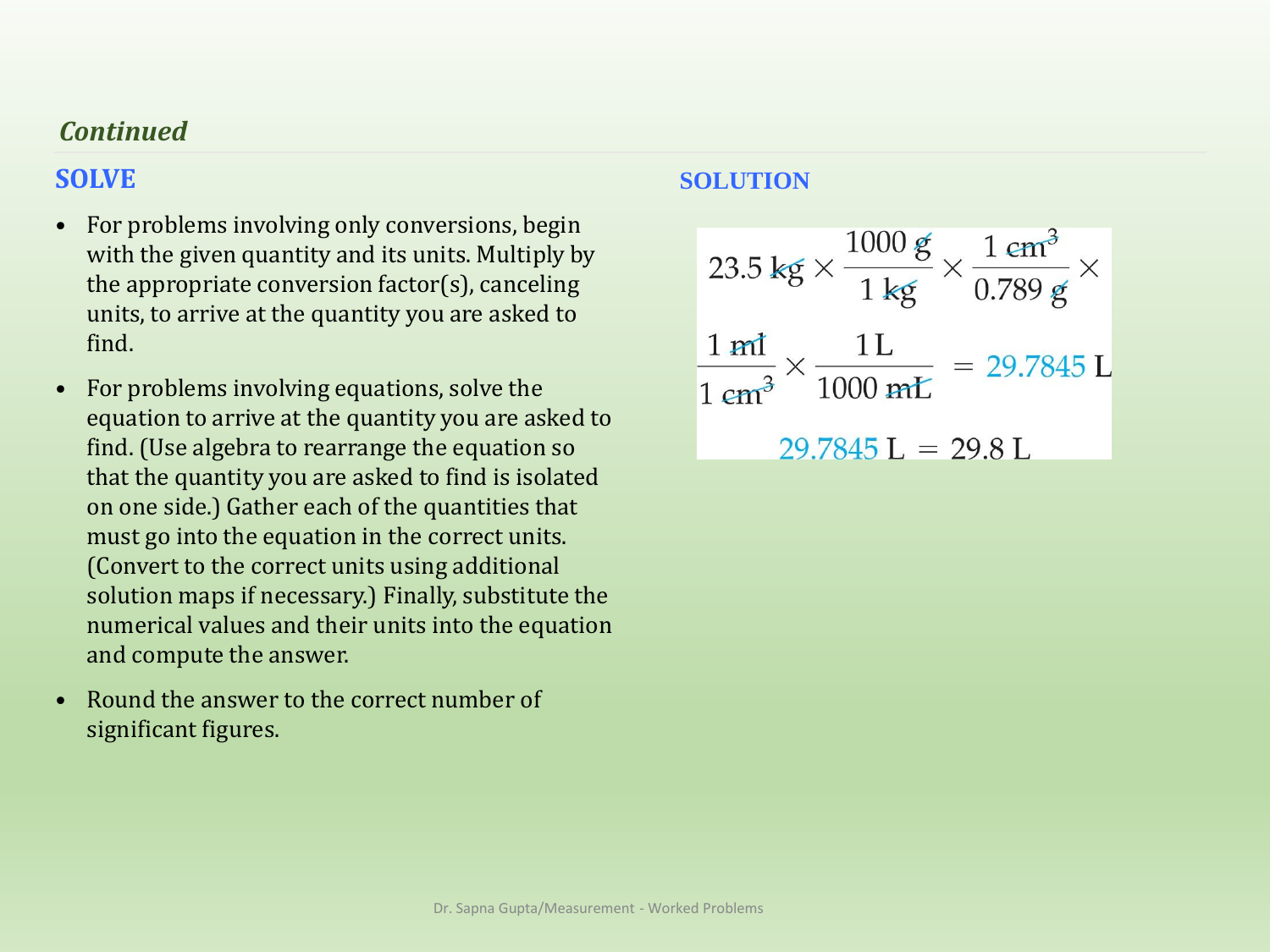## **Density and Unit Conversions**

A55.9-kg person displaces 57.2 L of water when submerged in a water tank. What is the density of the person in grams per cubic centimeter?

#### **SORT**

- Scan the problem for one or more numbers and their associated units. This number (or numbers) is (are) the starting point(s) of the calculation. Write them down as given.
- Write down the quantity and/or units you are asked to find.

**GIVEN:** *m* = 55.9 kg

 $V = 57.2$  L

**FIND:** density in g/cm<sup>3</sup>

#### **STRATEGIZE**

- For problems involving only conversions, focus on units. The solution map shows how to get from the units in the given quantity to the units in the quantity you are asked to find.
- For problems involving equations, focus on the equation. The solution map shows how the equation takes you from the given quantity (or quantities) to the quantity you are asked to find.
- Some problems may involve both unit conversions and equations, in which case the solution map employs both of the above points.

**SOLUTION MAP**  
\n
$$
m, V \rightarrow d
$$
  
\n $d = \frac{m}{V}$   
\n**RELATIONSHIPS USED**  
\n $d = \frac{m}{V}$  (definition of density)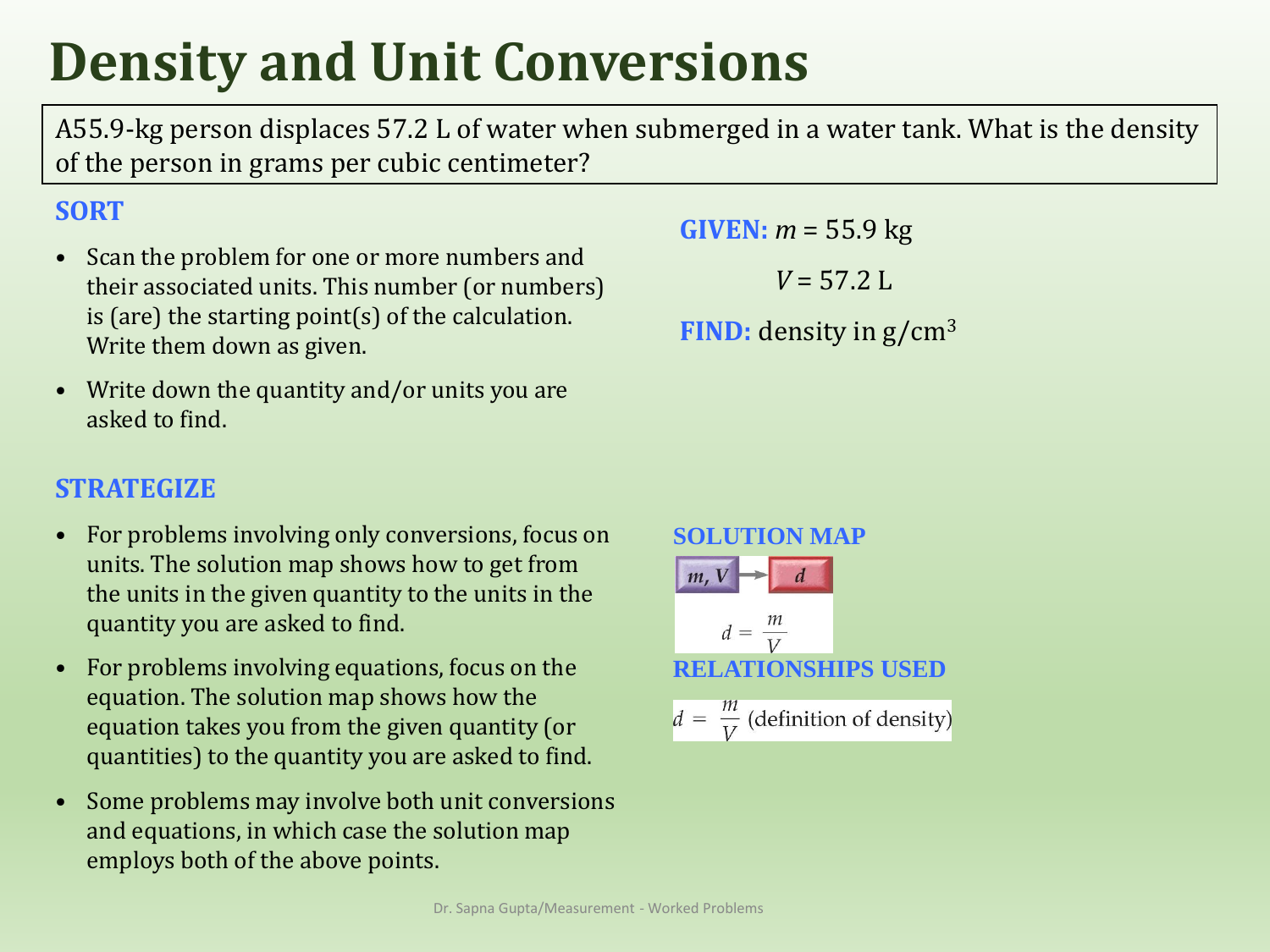#### *Continued*

#### **STRATEGIZE**

- For problems involving only conversions, focus on units. The solution map shows how to get from the units in the given quantity to the units in the quantity you are asked to find.
- For problems involving equations, focus on the equation. The solution map shows how the equation takes you from the given quantity (or quantities) to the quantity you are asked to find.

#### **SOLVE**

- For problems involving only conversions, begin with the given quantity and its units. Multiply by the appropriate conversion factor(s), canceling units, to arrive at the quantity you are asked to find.
- For problems involving equations, solve the equation to arrive at the quantity you are asked to find. Gather each of the quantities that must go into the equation in the correct units. (Convert to the correct units using additional solution maps if necessary.) Finally, substitute the numerical values and their units into the equation and compute the answer.
- Round the answer to the correct number of significant figures. Dr. Sapna Gupta/Measurement - Worked Problems



#### **RELATIONSHIPS USED**

 $d = \frac{m}{V}$  (definition of density)

The equation is already solved for the find quantity. Convert mass from kilograms to grams.

$$
m = 55.9 \text{ kg} \times \frac{1000 \text{ g}}{1 \text{ kg}}
$$

$$
= 5.59 \times 10^4 \text{ g}
$$

Convert volume from liters to cubic centimeters.

$$
V = 57.2 \, \text{L} \times \frac{1000 \, \text{mL}}{1 \, \text{L}} \times \frac{1 \, \text{cm}^3}{1 \, \text{mL}}
$$
\n
$$
= 57.2 \times 10^3 \, \text{cm}^3
$$

Compute density:

$$
d = \frac{m}{V} = \frac{55.9 \times 10^3}{57.2 \times 10^3 \text{ cm}^3}
$$

$$
= 0.9772727 \frac{\text{g}}{\text{cm}^3}
$$

$$
= 0.977 \frac{\text{g}}{\text{cm}^3}
$$